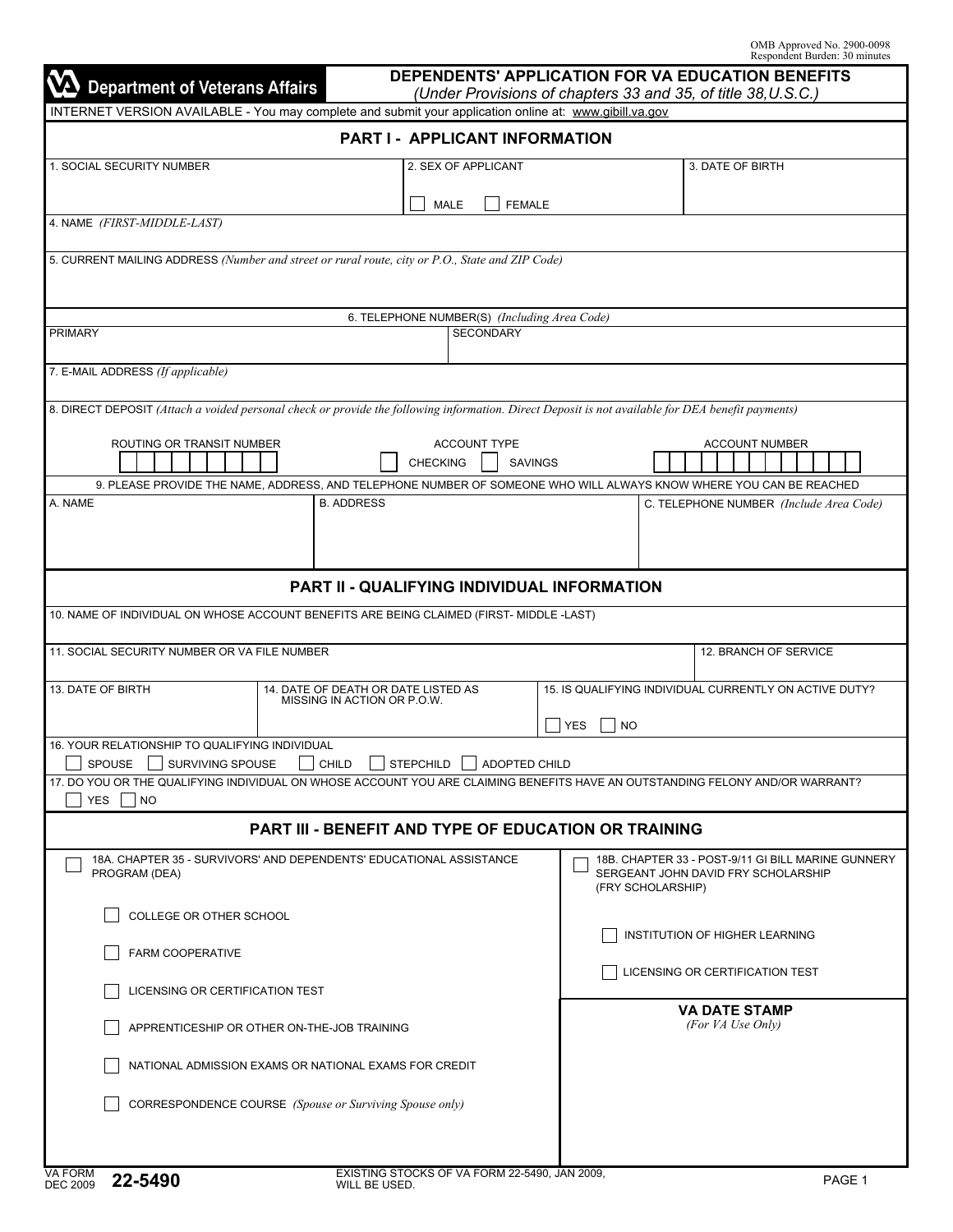SOCIAL SECURITY NUMBER OF APPLICANT  $\Box \Box \Box \Box \Box \Box \Box$ 

|                                                                                                                           |                                                                                                                                                                                      | 19. NAME AND ADDRESS OF SCHOOL OR TRAINING FACILITY (Number and street or rural route, city or P.O., State and ZIP Code)                                                                                                                         |                                                                                                          |  |  |  |  |  |  |
|---------------------------------------------------------------------------------------------------------------------------|--------------------------------------------------------------------------------------------------------------------------------------------------------------------------------------|--------------------------------------------------------------------------------------------------------------------------------------------------------------------------------------------------------------------------------------------------|----------------------------------------------------------------------------------------------------------|--|--|--|--|--|--|
|                                                                                                                           |                                                                                                                                                                                      | 20. SPECIFY YOUR EDUCATION OR CAREER OBJECTIVE, IF KNOWN (e.g., Bachelor of Arts in Accounting, Welding Certificate, Police Officer)                                                                                                             |                                                                                                          |  |  |  |  |  |  |
| 21. DATE YOU WILL BEGIN SCHOOL OR TRAINING                                                                                |                                                                                                                                                                                      |                                                                                                                                                                                                                                                  |                                                                                                          |  |  |  |  |  |  |
| <b>MONTH</b><br><b>DAY</b>                                                                                                | <b>YEAR</b>                                                                                                                                                                          |                                                                                                                                                                                                                                                  |                                                                                                          |  |  |  |  |  |  |
|                                                                                                                           |                                                                                                                                                                                      | <b>PART IV - DEA APPLICANT AND ELECTION INFORMATION</b><br>(Fry Scholarship Applicants, Skip to Part V)                                                                                                                                          |                                                                                                          |  |  |  |  |  |  |
|                                                                                                                           |                                                                                                                                                                                      | <b>SECTION I - APPLICANT INFORMATION</b>                                                                                                                                                                                                         |                                                                                                          |  |  |  |  |  |  |
|                                                                                                                           | 22. IF YOU ARE THE SPOUSE OF A DISABLED VETERAN. IS A DIVORCE OR ANNULMENT PENDING?                                                                                                  |                                                                                                                                                                                                                                                  |                                                                                                          |  |  |  |  |  |  |
| <b>YES</b><br> NO                                                                                                         |                                                                                                                                                                                      |                                                                                                                                                                                                                                                  |                                                                                                          |  |  |  |  |  |  |
| 23. ARE YOU A HANDICAPPED CHILD (14 YEARS OR OLDER), SPOUSE, OR<br>SURVIVING SPOUSE SEEKING SPECIAL RESTORATIVE TRAINING? |                                                                                                                                                                                      |                                                                                                                                                                                                                                                  | 24. ARE YOU A HANDICAPPED CHILD, SPOUSE, OR SURVIVING<br>SPOUSE SEEKING SPECIALIZED VOCATIONAL TRAINING? |  |  |  |  |  |  |
| <b>YES</b><br><b>NO</b>                                                                                                   |                                                                                                                                                                                      | <b>YES</b><br>INO                                                                                                                                                                                                                                |                                                                                                          |  |  |  |  |  |  |
|                                                                                                                           |                                                                                                                                                                                      | 25. IF YOU ARE THE SURVIVING SPOUSE OF A DECEASED VETERAN, HAVE YOU REMARRIED SINCE HIS OR HER DEATH?                                                                                                                                            |                                                                                                          |  |  |  |  |  |  |
| <b>YES</b><br><b>NO</b>                                                                                                   | (If "Yes," please provide date of remarriage)                                                                                                                                        | <b>MONTH</b><br><b>YEAR</b><br><b>DAY</b>                                                                                                                                                                                                        |                                                                                                          |  |  |  |  |  |  |
|                                                                                                                           |                                                                                                                                                                                      | SECTION II - ELECTION (CHILD APPLICANTS ONLY)                                                                                                                                                                                                    |                                                                                                          |  |  |  |  |  |  |
|                                                                                                                           |                                                                                                                                                                                      | IMPORTANT: You may not receive payments of Dependency and Indemnity Compensation (DIC) or Pension and you may not be claimed as a                                                                                                                |                                                                                                          |  |  |  |  |  |  |
| VA COUNSELOR.                                                                                                             |                                                                                                                                                                                      | dependent in a compensation claim while receiving Survivors' and Dependents' Educational Assistance (DEA). CAREFULLY READ THE<br>INSTRUCTIONS BEFORE COMPLETING THIS ELECTION BLOCK. YOU ARE STRONGLY ENCOURAGED TO DISCUSS YOUR ELECTION WITH A |                                                                                                          |  |  |  |  |  |  |
|                                                                                                                           |                                                                                                                                                                                      | 26. I CERTIFY that I understand the effects of an election to receive DEA benefits and I elect to receive such benefits on the following date:                                                                                                   |                                                                                                          |  |  |  |  |  |  |
| <b>MONTH</b><br><b>DAY</b>                                                                                                | <b>YEAR</b>                                                                                                                                                                          |                                                                                                                                                                                                                                                  |                                                                                                          |  |  |  |  |  |  |
|                                                                                                                           |                                                                                                                                                                                      |                                                                                                                                                                                                                                                  |                                                                                                          |  |  |  |  |  |  |
|                                                                                                                           |                                                                                                                                                                                      | <b>PART V - APPLICATION HISTORY</b>                                                                                                                                                                                                              |                                                                                                          |  |  |  |  |  |  |
|                                                                                                                           |                                                                                                                                                                                      | 27. PRIOR TO THIS APPLICATION, HAVE YOU EVER APPLIED FOR OR RECEIVED ANY OF THE FOLLOWING VA BENEFITS? (Check all appropriate boxes)                                                                                                             |                                                                                                          |  |  |  |  |  |  |
| DISABILITY COMPENSATION OR PENSION<br>А.                                                                                  |                                                                                                                                                                                      |                                                                                                                                                                                                                                                  |                                                                                                          |  |  |  |  |  |  |
| DEPENDENTS' INDEMNITY COMPENSATION (DIC)<br>В.                                                                            |                                                                                                                                                                                      |                                                                                                                                                                                                                                                  |                                                                                                          |  |  |  |  |  |  |
|                                                                                                                           | VOCATIONAL REHABILITATION BENEFITS (Chapter 31)                                                                                                                                      |                                                                                                                                                                                                                                                  |                                                                                                          |  |  |  |  |  |  |
| D.                                                                                                                        | VETERANS EDUCATION ASSISTANCE BASED ON YOUR OWN SERVICE SPECIFY BENEFIT(S):                                                                                                          |                                                                                                                                                                                                                                                  |                                                                                                          |  |  |  |  |  |  |
| Е.                                                                                                                        | VETERANS EDUCATION ASSISTANCE BASED ON SOMEONE ELSE'S SERVICE<br>SPECIFY BENEFIT(S) BY CHECKING APPLICABLE BOX BELOW AND COMPLETE ITEMS 28 AND 29                                    |                                                                                                                                                                                                                                                  |                                                                                                          |  |  |  |  |  |  |
|                                                                                                                           | CHAPTER 35 - SURVIVORS' AND DEPENDENTS' EDUCATIONAL ASSISTANCE PROGRAM (DEA)                                                                                                         |                                                                                                                                                                                                                                                  |                                                                                                          |  |  |  |  |  |  |
|                                                                                                                           | CHAPTER 33 - POST-9/11 GI BILL MARINE GUNNERY SERGEANT DAVID FRY SCHOLARSHIP                                                                                                         |                                                                                                                                                                                                                                                  |                                                                                                          |  |  |  |  |  |  |
| TRANSFERRED ENTITLEMENT                                                                                                   |                                                                                                                                                                                      |                                                                                                                                                                                                                                                  |                                                                                                          |  |  |  |  |  |  |
| F. L l<br><b>NONE</b>                                                                                                     |                                                                                                                                                                                      |                                                                                                                                                                                                                                                  |                                                                                                          |  |  |  |  |  |  |
| G. I<br>OTHER (Specify benefit(s)                                                                                         |                                                                                                                                                                                      |                                                                                                                                                                                                                                                  |                                                                                                          |  |  |  |  |  |  |
|                                                                                                                           | <b>IMPORTANT:</b> Complete Items 28 and 29 only if you checked block "E" in Item 27<br>28. NAME OF INDIVIDUAL ON WHOSE ACCOUNT YOU PREVIOUSLY CLAIMED BENEFITS (First, Middle, Last) |                                                                                                                                                                                                                                                  |                                                                                                          |  |  |  |  |  |  |
|                                                                                                                           |                                                                                                                                                                                      |                                                                                                                                                                                                                                                  |                                                                                                          |  |  |  |  |  |  |
|                                                                                                                           | 29. SOCIAL SECURITY NUMBER OF INDIVIDUAL ON WHOSE ACCOUNT YOU PREVIOUSLY CLAIMED BENEFITS                                                                                            |                                                                                                                                                                                                                                                  |                                                                                                          |  |  |  |  |  |  |
|                                                                                                                           |                                                                                                                                                                                      | <b>PART VI - APPLICANT'S MILITARY SERVICE INFORMATION</b><br>(Note: Chapter 35 benefits are not payable while an eligible person is on active duty)                                                                                              |                                                                                                          |  |  |  |  |  |  |
| 30. HAVE YOU EVER SERVED ON ACTIVE DUTY IN THE ARMED FORCES? (If "No," skip to Part VII)                                  |                                                                                                                                                                                      |                                                                                                                                                                                                                                                  |                                                                                                          |  |  |  |  |  |  |
| <b>YES</b><br><b>NO</b>                                                                                                   |                                                                                                                                                                                      |                                                                                                                                                                                                                                                  |                                                                                                          |  |  |  |  |  |  |
|                                                                                                                           |                                                                                                                                                                                      | 31. INFORMATION ABOUT YOUR PERIOD(S) OF ACTIVE DUTY                                                                                                                                                                                              |                                                                                                          |  |  |  |  |  |  |
| A. DATE ENTERED ACTIVE DUTY                                                                                               | B. DATE SEPARATED FROM<br>ACTIVE DUTY                                                                                                                                                | C. BRANCH OF SERVICE OR<br>RESERVE OR GUARD<br>COMPONENT                                                                                                                                                                                         | D. CHARACTER OF DISCHARGE                                                                                |  |  |  |  |  |  |
|                                                                                                                           |                                                                                                                                                                                      |                                                                                                                                                                                                                                                  |                                                                                                          |  |  |  |  |  |  |
|                                                                                                                           |                                                                                                                                                                                      |                                                                                                                                                                                                                                                  |                                                                                                          |  |  |  |  |  |  |
|                                                                                                                           |                                                                                                                                                                                      |                                                                                                                                                                                                                                                  |                                                                                                          |  |  |  |  |  |  |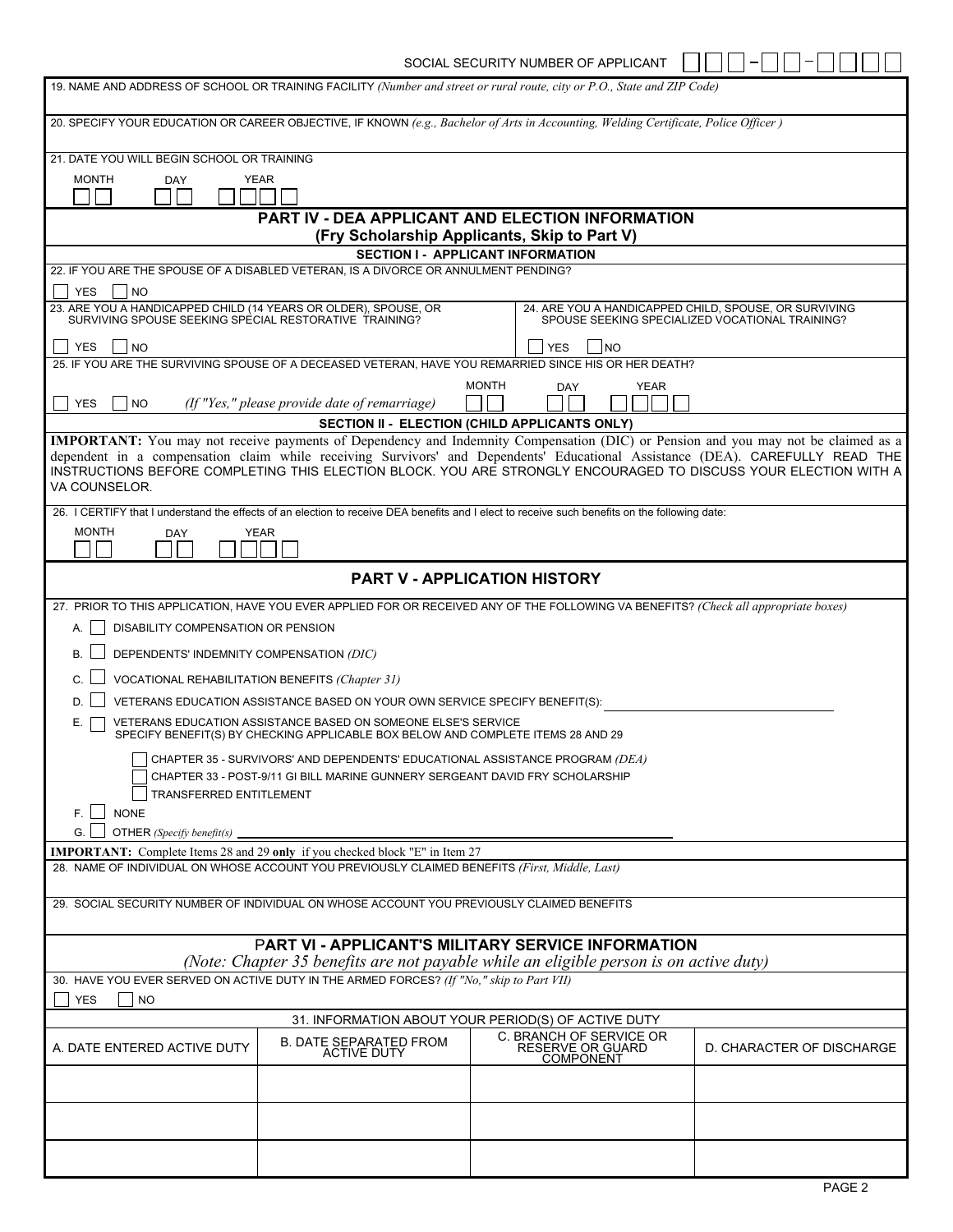|                                                                         |                                                                                                                                                                                            |                                                                                        |                                              | SOCIAL SECURITY NUMBER OF APPLICANT  |                                        |                 |                                   |                                                       |  |
|-------------------------------------------------------------------------|--------------------------------------------------------------------------------------------------------------------------------------------------------------------------------------------|----------------------------------------------------------------------------------------|----------------------------------------------|--------------------------------------|----------------------------------------|-----------------|-----------------------------------|-------------------------------------------------------|--|
|                                                                         |                                                                                                                                                                                            | PART VII - EDUCATION, TRAINING, AND EMPLOYMENT                                         |                                              |                                      |                                        |                 |                                   |                                                       |  |
|                                                                         |                                                                                                                                                                                            |                                                                                        | <b>SECTION I - EDUCATION &amp; TRAINING</b>  |                                      |                                        |                 |                                   |                                                       |  |
| 32. CHECK THE APPROPRIATE BOX AND ENTER THE DATE IN ITEM 33             |                                                                                                                                                                                            |                                                                                        |                                              | 33. DATE                             |                                        |                 |                                   |                                                       |  |
|                                                                         | <b>GRADUATED FROM HIGH SCHOOL</b>                                                                                                                                                          |                                                                                        | DISCONTINUED HIGH SCHOOL                     |                                      |                                        |                 |                                   |                                                       |  |
|                                                                         | EXPECT TO GRADUATE FROM HIGH SCHOOL                                                                                                                                                        |                                                                                        | AWARDED GED                                  |                                      |                                        |                 |                                   |                                                       |  |
|                                                                         | NEVER ATTENDED HIGH SCHOOL                                                                                                                                                                 |                                                                                        |                                              |                                      |                                        |                 |                                   |                                                       |  |
| 34B. NAME AND<br>34A.<br>LOCATION OF SCHOOL<br>TYPE OF<br><b>SCHOOL</b> |                                                                                                                                                                                            | 34C. DATES OF TRAINING                                                                 |                                              |                                      | 34D. NUMBER OF                         |                 | 34E. DEGREE,                      | 34F. MAJOR FIELD OR                                   |  |
|                                                                         |                                                                                                                                                                                            | <b>FROM</b>                                                                            | TO.                                          | SEMESTER, QUARTER.<br>OR CLOCK HOURS |                                        |                 | DIPLOMA, OR<br><b>CERTIFICATE</b> | COURSE OF STUDY                                       |  |
|                                                                         | (City and State)                                                                                                                                                                           |                                                                                        |                                              | <b>COMPLETED</b>                     |                                        | <b>RECEIVED</b> |                                   |                                                       |  |
| <b>HIGH SCHOOL</b>                                                      |                                                                                                                                                                                            |                                                                                        |                                              |                                      |                                        |                 |                                   |                                                       |  |
| <b>COLLEGE</b>                                                          |                                                                                                                                                                                            |                                                                                        |                                              |                                      |                                        |                 |                                   |                                                       |  |
| VOCATIONAL<br>OR TRADE                                                  |                                                                                                                                                                                            |                                                                                        |                                              |                                      |                                        |                 |                                   |                                                       |  |
| <b>OTHER</b>                                                            |                                                                                                                                                                                            |                                                                                        |                                              |                                      |                                        |                 |                                   |                                                       |  |
| (Specify)                                                               |                                                                                                                                                                                            |                                                                                        |                                              |                                      |                                        |                 |                                   |                                                       |  |
|                                                                         |                                                                                                                                                                                            |                                                                                        |                                              |                                      |                                        |                 |                                   |                                                       |  |
|                                                                         |                                                                                                                                                                                            |                                                                                        |                                              |                                      |                                        |                 |                                   |                                                       |  |
|                                                                         |                                                                                                                                                                                            |                                                                                        |                                              |                                      |                                        |                 |                                   |                                                       |  |
|                                                                         |                                                                                                                                                                                            |                                                                                        |                                              | <b>SECTION II - EMPLOYMENT</b>       |                                        |                 |                                   |                                                       |  |
|                                                                         |                                                                                                                                                                                            |                                                                                        | 35. CURRENT AND PAST EMPLOYMENT              |                                      |                                        |                 |                                   |                                                       |  |
|                                                                         | A. EMPLOYER                                                                                                                                                                                | <b>B. JOB TITLE</b>                                                                    |                                              |                                      | C. NUMBER OF MONTHS<br><b>EMPLOYED</b> |                 |                                   | <b>D. LICENSE OR RATING</b>                           |  |
|                                                                         |                                                                                                                                                                                            |                                                                                        |                                              |                                      |                                        |                 |                                   |                                                       |  |
|                                                                         |                                                                                                                                                                                            |                                                                                        |                                              |                                      |                                        |                 |                                   |                                                       |  |
|                                                                         |                                                                                                                                                                                            |                                                                                        |                                              |                                      |                                        |                 |                                   |                                                       |  |
|                                                                         |                                                                                                                                                                                            |                                                                                        |                                              |                                      |                                        |                 |                                   |                                                       |  |
|                                                                         |                                                                                                                                                                                            |                                                                                        |                                              |                                      |                                        |                 |                                   |                                                       |  |
|                                                                         |                                                                                                                                                                                            |                                                                                        |                                              |                                      |                                        |                 |                                   |                                                       |  |
|                                                                         | NOTE: Complete Item 36 only if you are a civilian employee of the U.S. Government                                                                                                          |                                                                                        |                                              |                                      |                                        |                 |                                   |                                                       |  |
|                                                                         | 36A, DO YOU EXPECT TO RECEIVE FUNDS FROM YOUR AGENCY OR                                                                                                                                    |                                                                                        |                                              |                                      | <b>EMPLOYMENT</b>                      |                 |                                   | 36B. SOURCE OF EDUCATIONAL ASSISTANCE FROM GOVERNMENT |  |
|                                                                         | DEPARTMENT FOR THE SAME COURSES FOR WHICH YOU EXPECT TO<br>RECEIVE VA EDUCATIONAL ASSISTANCE? (If "Yes," complete Item 36B)                                                                |                                                                                        |                                              |                                      |                                        |                 |                                   |                                                       |  |
| <b>YES</b>                                                              | <b>NO</b>                                                                                                                                                                                  |                                                                                        |                                              |                                      |                                        |                 |                                   |                                                       |  |
|                                                                         |                                                                                                                                                                                            | PART VIII - REMARKS, REMINDERS AND VA EDUCATION BENEFITS PAMPHLET                      |                                              |                                      |                                        |                 |                                   |                                                       |  |
|                                                                         |                                                                                                                                                                                            |                                                                                        |                                              |                                      |                                        |                 |                                   |                                                       |  |
|                                                                         |                                                                                                                                                                                            |                                                                                        |                                              | <b>SECTION I - REMARKS</b>           |                                        |                 |                                   |                                                       |  |
|                                                                         | 37. REMARKS (If more space is needed, please attach a separate sheet of paper. Be sure to include name and social security number on each sheet)                                           |                                                                                        |                                              |                                      |                                        |                 |                                   |                                                       |  |
|                                                                         |                                                                                                                                                                                            |                                                                                        |                                              |                                      |                                        |                 |                                   |                                                       |  |
|                                                                         |                                                                                                                                                                                            |                                                                                        |                                              |                                      |                                        |                 |                                   |                                                       |  |
|                                                                         |                                                                                                                                                                                            |                                                                                        |                                              |                                      |                                        |                 |                                   |                                                       |  |
|                                                                         |                                                                                                                                                                                            |                                                                                        |                                              | <b>SECTION II - REMINDERS</b>        |                                        |                 |                                   |                                                       |  |
| <b>DID YOU REMEMBER TO:</b>                                             |                                                                                                                                                                                            |                                                                                        |                                              |                                      |                                        |                 |                                   |                                                       |  |
|                                                                         |                                                                                                                                                                                            | * WRITE YOUR SOCIAL SECURITY NUMBER ON EACH PAGE                                       |                                              |                                      |                                        |                 |                                   |                                                       |  |
|                                                                         |                                                                                                                                                                                            | • WRITE YOUR COMPLETE MAILING ADDRESS                                                  |                                              |                                      |                                        |                 |                                   |                                                       |  |
|                                                                         |                                                                                                                                                                                            | • ATTACH SUPPORTING DOCUMENTS (e.g., birth certificate, marriage license, DD214, etc.) |                                              |                                      |                                        |                 |                                   |                                                       |  |
|                                                                         |                                                                                                                                                                                            |                                                                                        | SECTION III - VA EDUCATION BENEFITS PAMPHLET |                                      |                                        |                 |                                   |                                                       |  |
|                                                                         | 38. THE MOST CURRENT INFORMATION ON VA EDUCATION BENEFITS IS AVAILABLE ONLINE AT www.gibill.va.gov IF YOU WOULD LIKE A COPY OF THE VA<br>EDUCATION BENEFITS PAMPHLET PLEASE CHECK THE BOX. |                                                                                        |                                              |                                      |                                        |                 |                                   |                                                       |  |
|                                                                         |                                                                                                                                                                                            | <b>PART IX - CERTIFICATION AND SIGNATURE OF APPLICANT</b>                              |                                              |                                      |                                        |                 |                                   |                                                       |  |
|                                                                         | <b>I CERTIFY THAT</b> all statements in my application are true and correct to the best of my knowledge and belief.                                                                        |                                                                                        |                                              |                                      |                                        |                 |                                   |                                                       |  |
|                                                                         | 39A. SIGNATURE OF APPLICANT (DO NOT PRINT)                                                                                                                                                 |                                                                                        |                                              |                                      |                                        |                 | 39B. DATE SIGNED                  |                                                       |  |
| SIGN HERE<br>IN INK                                                     |                                                                                                                                                                                            |                                                                                        |                                              |                                      |                                        |                 |                                   |                                                       |  |

**PENALTY**: Willfully false statements as to a material fact in a claim for education benefits is a punishable offense and may result in the forfeiture of these or other benefits and in criminal penalties.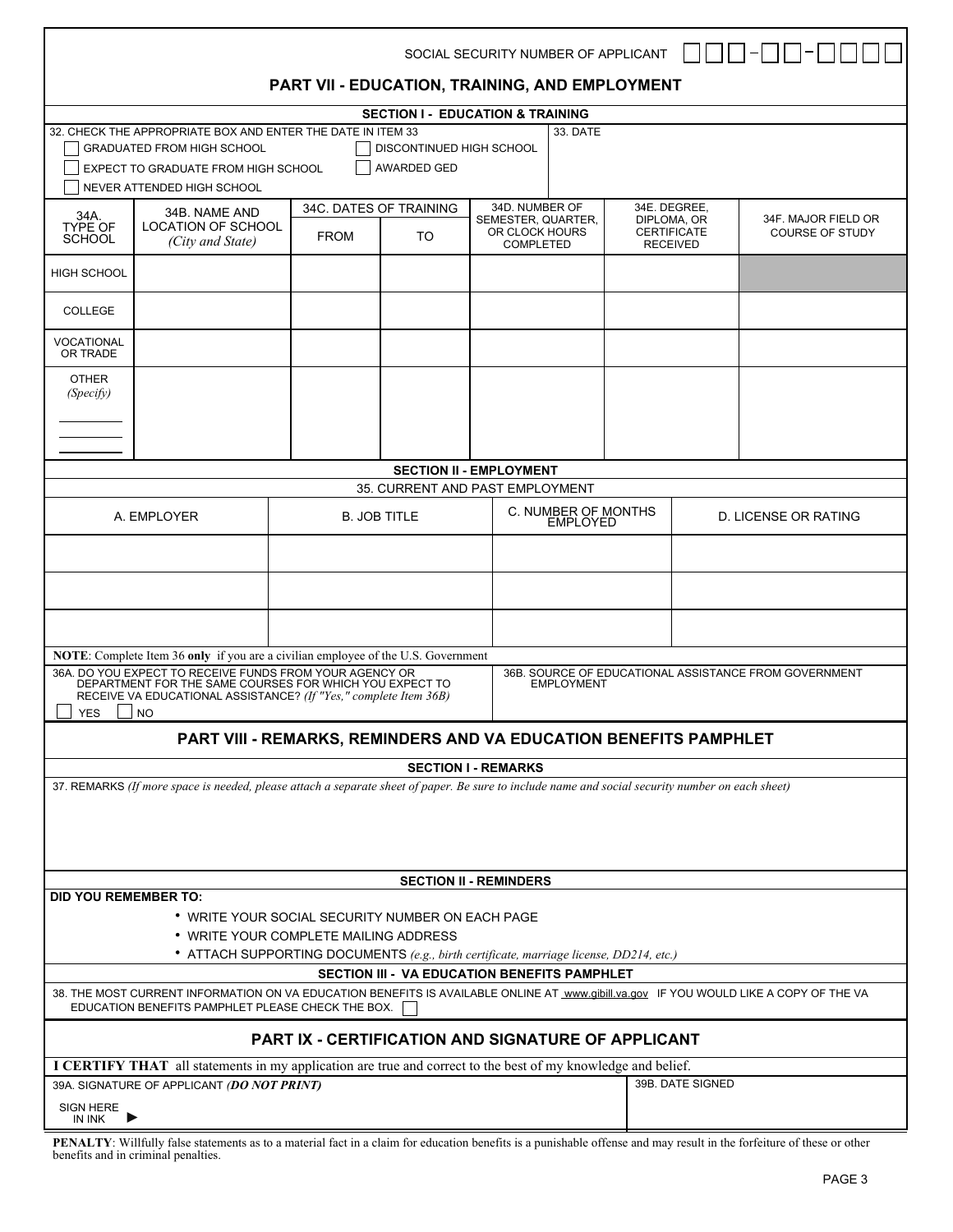### **INFORMATION AND INSTRUCTIONS FOR COMPLETING THE DEPENDENTS' APPLICATION FOR VA EDUCATION BENEFITS (VA FORM 22-5490)**

Use this form to apply for educational assistance under the following benefit programs:

- Survivors' and Dependents' Educational Assistance Program (DEA) (chapter 35 of title 38, U.S. Code)
- Post-9/11 GI Bill Marine Gunnery Sergeant John David Fry Scholarship (Fry Scholarship) (chapter 33 of title 38, U.S. Code)

Do not use this form to apply for Veterans' education assistance based on your own service (chapters 30, 32, 33, 1606, or 1607) or vocational rehabilitation benefits (chapter 31). To apply for veterans' education assistance based on your own service, use VA Form 22-1990. To apply for vocational rehabilitation benefits, use VA Form 28-1900.

**INTERNET VERSION AVAILABLE** - You may complete and submit this application on-line at www.gibill.va.gov. Click on "GI Bill: Apply for Benefits."

**VA VOCATIONAL AND EDUCATIONAL COUNSELING HELP AVAILABLE** - VA offers a wide range of services to assist you in planning your educational and/or career goals. Services include educational and vocational guidance and testing to develop a greater understanding of your skills, talents, and interests. For more information on VA counseling, call VA toll-free at 1-888-GIBILL-1 (1-888-442-4551) or TDD at 1-800-829-4833.

NOTE: The number on the instructions match the item numbers on this application. Items not mentioned are self-explanatory.

**ITEM 17**. You will not be eligible to receive benefits for any period for which you or the qualifying individual on whose account you are claiming benefits has an outstanding felony warrant. Any benefits paid to you for such period will result in an overpayment and be subject to collection.

## **ITEM 18.**

**18A.** Select the benefit for which you are applying.

To qualify for Survivors' and Dependents' Educational Assistance (DEA) you must be either -

(1) The spouse or child of a veteran who is permanently and totally disabled as a result of a service-connected disability.

(2) The spouse or child of an individual on active duty who has been listed as missing in action, captured in line of duty

 by hostile force, forcibly detained or interned in line of duty by hostile force, or forcibly detained or interned in line of duty by foreign government or power for more than 90 days.

 (3) The surviving spouse or child of a veteran who died of a service-connected disability or who dies while a service- connected disability was rated permanent and total in nature.

 (4) The spouse or child of an individual on active duty for which the evidence shows that the individual is hospitalized for receiving outpatient medical care services or treatment; has a total disability permanent in nature incurred or aggravated in the line of duty in the active military, naval, or air service; and the serviceperson is likely to be discharged or released from such service for such disability.

Eligibility for DEA will be terminated in the event that VA determines that the individual on whose account benefits are claimed is no longer totally disabled or VA is notified that the individual is no longer listed as captured, missing in action, or forcibly detained.

**18B**. To qualify for the Fry Scholarship, you must be the child of an individual who after September 10, 2001, died in the line of duty while serving on active duty as a member of the Armed Forces.

**18A. & 18B.** Types of education or training programs are self-explanatory, except for the following -

"Licensing or Certification Test." A licensing test is a test offered by a state, local, or federal agency that is required by law to practice an occupation. A certification test is a test designed to provide affirmation of an individual's qualifications in a specific occupation.

"National Admission Exam or National Exam for Credit." Individuals eligible to receive benefits under the Survivors' and Dependents' Educational Assistance program may be reimbursed for the cost of approved tests for admission to or credit at institutions of higher learning.

"Correspondence." Only spouses and surviving spouses eligible for the Survivors' and Dependents' Educational Assistance program may receive benefits for correspondence training. Payments for correspondence courses are made quarterly after VA receives a certification showing the number of lessons completed. For more information on correspondence courses, please visit our website at www.gibill.va.gov.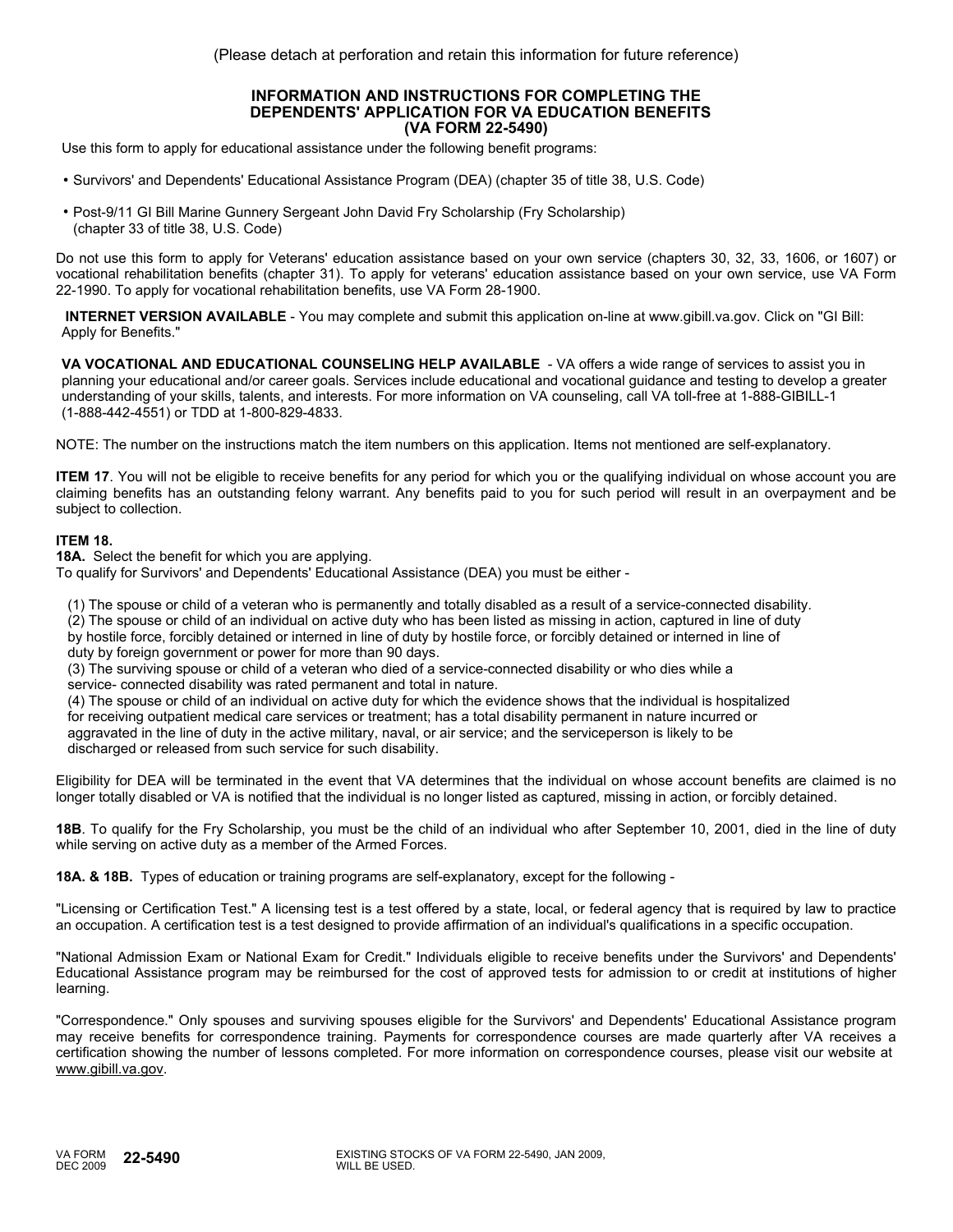# **INFORMATION AND INSTRUCTIONS (Continued)**

**ITEMS 23 and 24.** Any individual eligible under the Survivors' and Dependents' Educational Assistance program may receive Special Restorative Training or Specialized Vocational Training if a VA counselor determines that a specialized program is needed to overcome the effects of a physical or mental handicap. To be eligible for receipt of specialized training, the disability must prevent you from pursuing an educational program. Examples of Special Restorative Training include speech and voice correction, language retraining, lip reading, and Braille reading and writing. Specialized Vocational Training consists of specialized courses leading to a suitable vocational objective.

**ITEM 26.** Your election to receive Survivors' and Dependents' Educational Assistance (DEA) is final and cannot be changed. This means that payments of compensation, pension, and Dependents' Indemnity Compensation (DIC) will be terminated upon issuance of a DEA benefit payment. If you are planning to pursue a program of education for more than 45 months, you should consider deferring receipt of DEA benefits. We strongly recommend that you discuss your education or training plans with a VA counselor before making a decision. If you decide to elect benefits under DEA, indicate the date from which you wish your DEA payments to begin.

# **HOW TO FILE YOUR CLAIM**

Be sure to do the following:

## **(A) If you have selected a school or training establishment:**

**Step 1:** Mail the completed application to the VA Regional Processing Office for the region of that school's physical address. See reverse for the addresses of these VA Regional Processing Offices.

**Step 2:** Tell the veterans certifying official at your school or training establishment that you have applied for VA education benefits. Ask him or her to submit your enrollment information using VA Form 22-1999, Enrollment Certification, or its electronic version.

**Step 3:** Wait for VA to process your application and notify you of its decision concerning your eligibility for education benefits.

### **(B) If you have not selected a school or training establishment:**

**Step 1:** Mail the completed application to the VA Regional Processing Office for the region of your home address. Check reverse for the post office box address for these offices.

**Step 2:** Wait for VA to process your application and notify you of its decision concerning your eligibility for education benefits.

## **ADDITIONAL HELP COMPLETING APPLICATION**

If you need additional help completing this application or you want information about our work-study program, call VA tollfree at 1-888-GIBILL-1 (1-888-442-4551). If you are hearing impaired, call us toll-free at 1-800-829-4833. You can also get more information about education assistance from our education Internet site at www.gibill.va.gov.